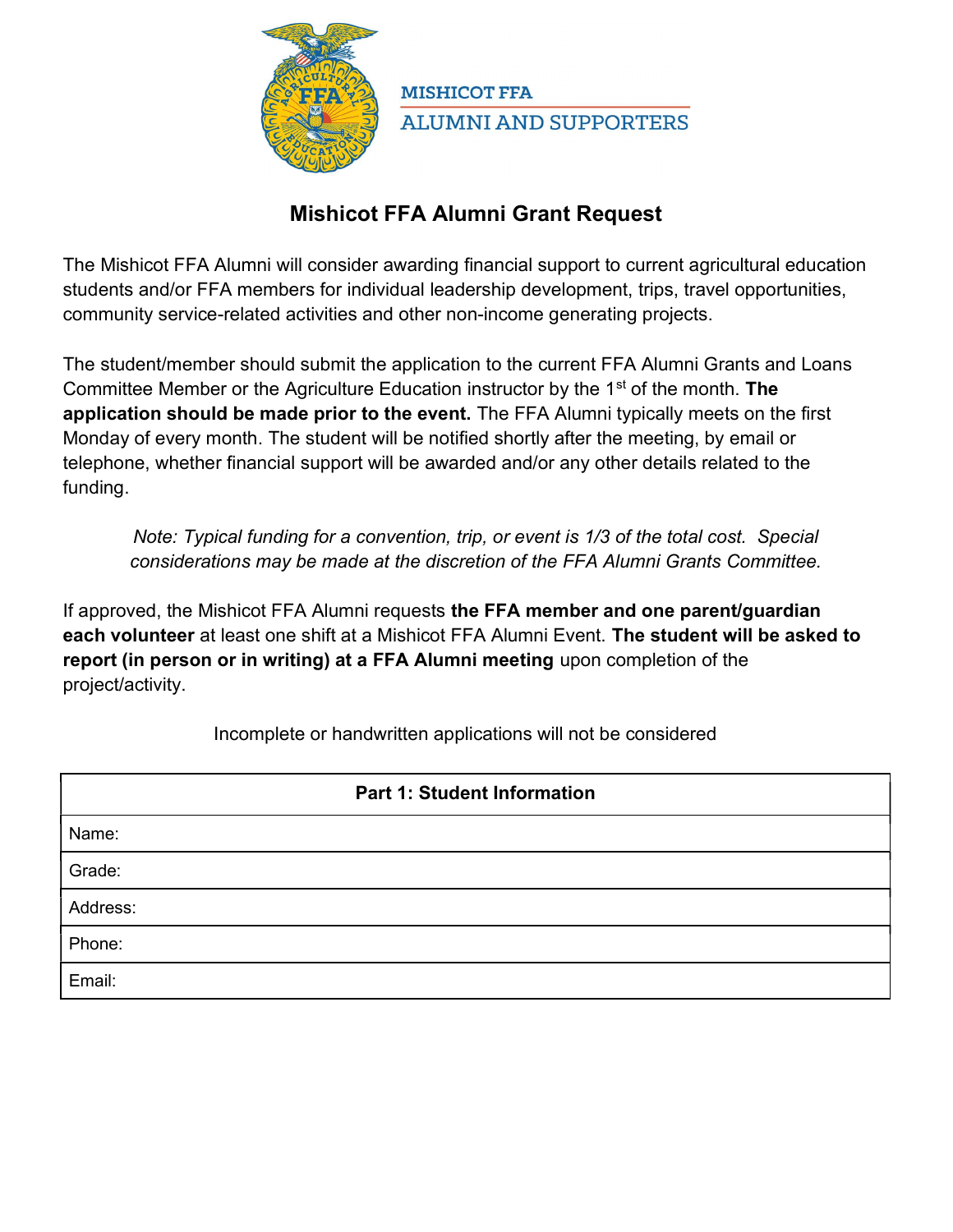

**MISHICOT FFA ALUMNI AND SUPPORTERS** 

## Part 2: Student and Parent Agreement

If approved, the Mishicot FFA Alumni requests the FFA member and/or one parent/guardian volunteer at a Mishicot FFA Alumni Event as outlined below.

Donations \$1-\$75 = commitment of 4 hours from student

Donations \$76-\$150 = commitment of 4 hours from student AND 4 hours from parent/guardian Donations \$151-\$300 = commitment of 6 hours from student AND 4 hours from parent/guardian Donations \$301-\$600 = commitment of 8 hours from student AND 4 hours from parent/guardian Donations \$601-\$1000 = commitment of 10 hours from student AND 4 hours parent/guardian

Opportunities to volunteer at a FFA Alumni fundraising event include but are not limited to events like the Alumni Annual Meeting, Truck and Tractor Pull, and Pizza Ranch.

\*\*All hours must be completed prior to the next school year. \*\*\*

We understand and are committing to volunteering as outlined above, if grant is approved, and understand failure to do so will result in you and/or your parent/guardian being held financially responsible.

| Parents Name:                 |       |
|-------------------------------|-------|
| Parents Phone Number:         |       |
| Parents Email:                |       |
| Signature of Member/Student:  | Date: |
| Signature of Parent/Guardian: | Date: |
|                               |       |

## Agriculture Instructor: (To be completed by a Mishicot Agriculture Instructor) Total Cost of Activity:  $\vert$  Other Funding: Signature of Agriculture Instructor:

| Alumni Action: (To be completed by the FFA Alumni Grants Committee) |  |         |  |
|---------------------------------------------------------------------|--|---------|--|
| Approved or Denied                                                  |  | Amount: |  |
| Action Item (s):                                                    |  |         |  |